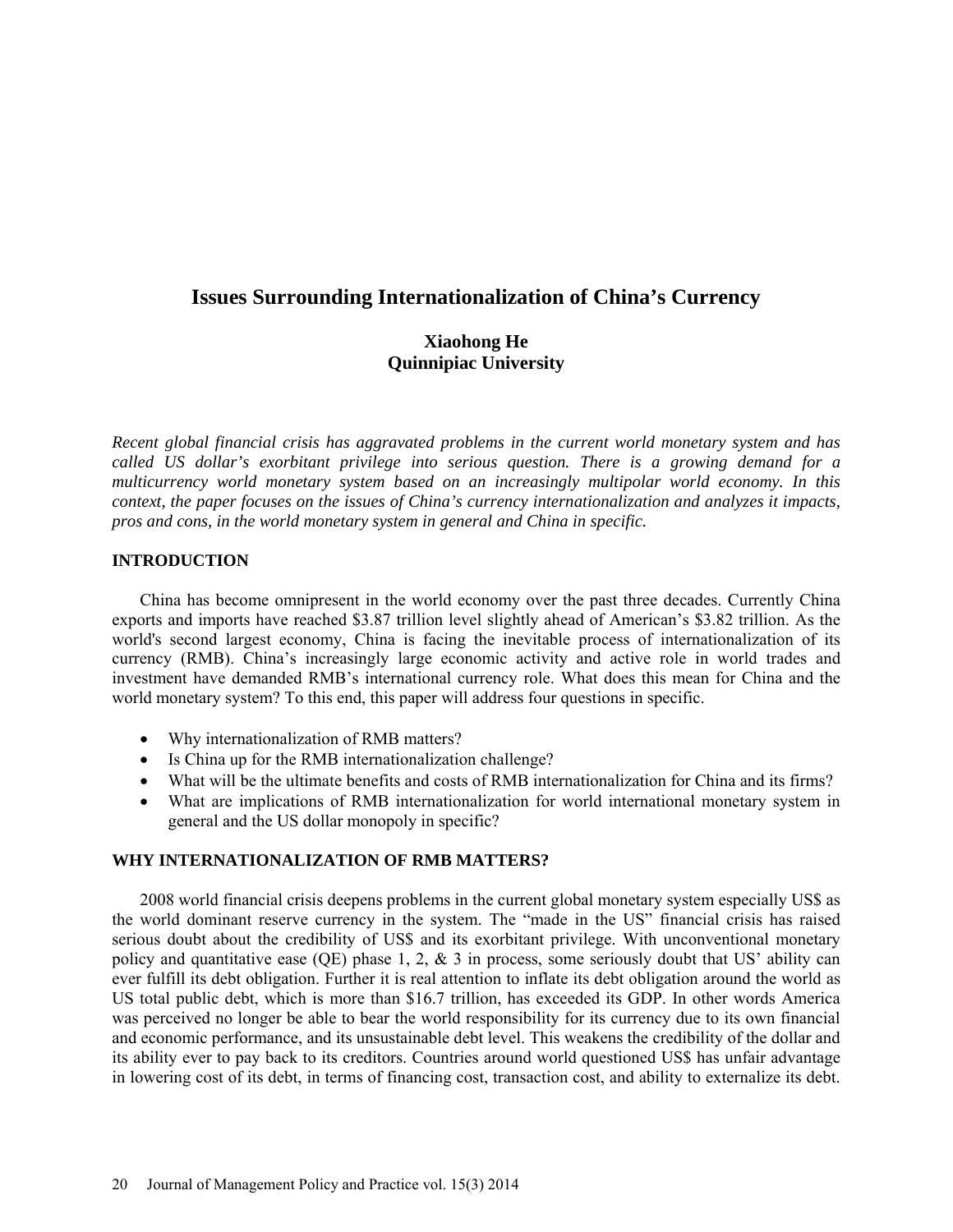Russia Prime Minister then, Vladimir Putin, put it memorably when he accused United States of "living like parasites off the global economy and their monopoly of the dollar." (Eichengreen, 2012).

History told us the incumbency position of a world reserve currency cannot last forever and so does US dollar. Currently due to US\$ incumbent position and lack of alternative currency, the dollar's world currency role remains solid and actually appreciated during the worse phase of the recent world financial crisis at the end of 2008. As the world economy recovers, some hope the noise around US\$ may soon over. If history can be any guidance, the most recent world currency, British pounds was not long lived. Once Britain was the first world industrial power and the leading world trade nation, it once enjoyed more than 60 percent of the world trade. Sterling as the world currency then was used as the invoice currency, settled currency and reserve currency from later 19 century till early  $20<sup>th</sup>$  century. Soon it was replaced with larger and stronger American economic power. By 1931 at its peak before the WWII, US\$ accounted for more than 60 percent of official reserves of major central banks and governments (Eichengreen and Flandreau, 2009). The history shows that a country's share of global trade and investment determines the demand of its currency. At the same time, the development of its currency market determines the liquidity and convertibility of its currency as settlement currency and invoice currency.

With changing shares, as percentage of the world economy, among countries, there is a huge global imbalance among three types of economies. It leads to asymmetry of currency and trade flows. On one side of the world, we have financial and consumption driven US economy and welfare/entitlement burdened Western European states. On another side we have manufacture and production oriented economy, such as Germany, China, South Korea, Japan, and ASEAN countries. To support this, there is a resource oriented economy (land agricultural business and minerals/petro business), like Russia, Australia, Peru and so on. This has led to a huge trade imbalance in the world and shifted indebted status to Western countries. At the same time, it is accompanied by the rising economic power of emerging markets. As the world moves towards a multipolar economy, the imbalance and economic changes demand more alternative world currencies besides the US dollar.

Triffin paradox offers insight to the role of the US dollar. Triffin paradox is the conflict between the benefits and costs for a reserve currency country. The reserve-currency country enjoys the consumption benefit of running a large current account deficit, while the rest of the world benefits from the additional liquidity and helps facilitate trade. The cost ultimately comes from the declining credibility of reserve currency which runs a persistent trade deficit. Over time the dollar is strained more and more as ever than before. The US dollar monopoly and incumbency position may back fire. It could hold US hostage to its own currency if US cannot deliver solid economic performance in the future. Again if history can be any guidance, it is not because UK came out of WWI as a debt nation rather it has been its bad economic performance afterwards.

There has been a demand to create a world currency independent of any sovereignty or a world currency link to a basket of national currencies and key communities (Rogoff, 2001; Chen & Rogoff, 2003). In reality this seems not only remote and also not very practical in a perceivable future given the world current political infrastructure and the logistics of the world currency market, if one looks at the historical performance of SDR and the raising issues associated with SDR supporting Bretton Woods' institutions. In 2013, the establishment of BRICS Development Bank in South Africa has further highlighted these concerns. Does RMB have potential to be a good candidate to challenge the monopolistic position of the dollar? In this context, China currency along with others is demanded as an alternative for countries to diversify away from US\$. Currently on the demand side for China RMB, more and more central banks approached People's Bank of China (PBoC) for currency swap (Fan, 2012). On the supply side, there is a restriction for trading Chinese currency because China's capital account is not open.

Currently China not only bears the rising cost to store its wealth in US dollars for its \$3.3 trillion official reserve but also has had no bargaining power when it has to invoice its major imports and exports in the US dollars. Although China is the world largest importer of energy and minerals, one of reasons that China has no pricing power, subject to foreign exchange risks, and has to pay higher prices consistently are due to majority of the world resources and commodities are traded, invoiced and settled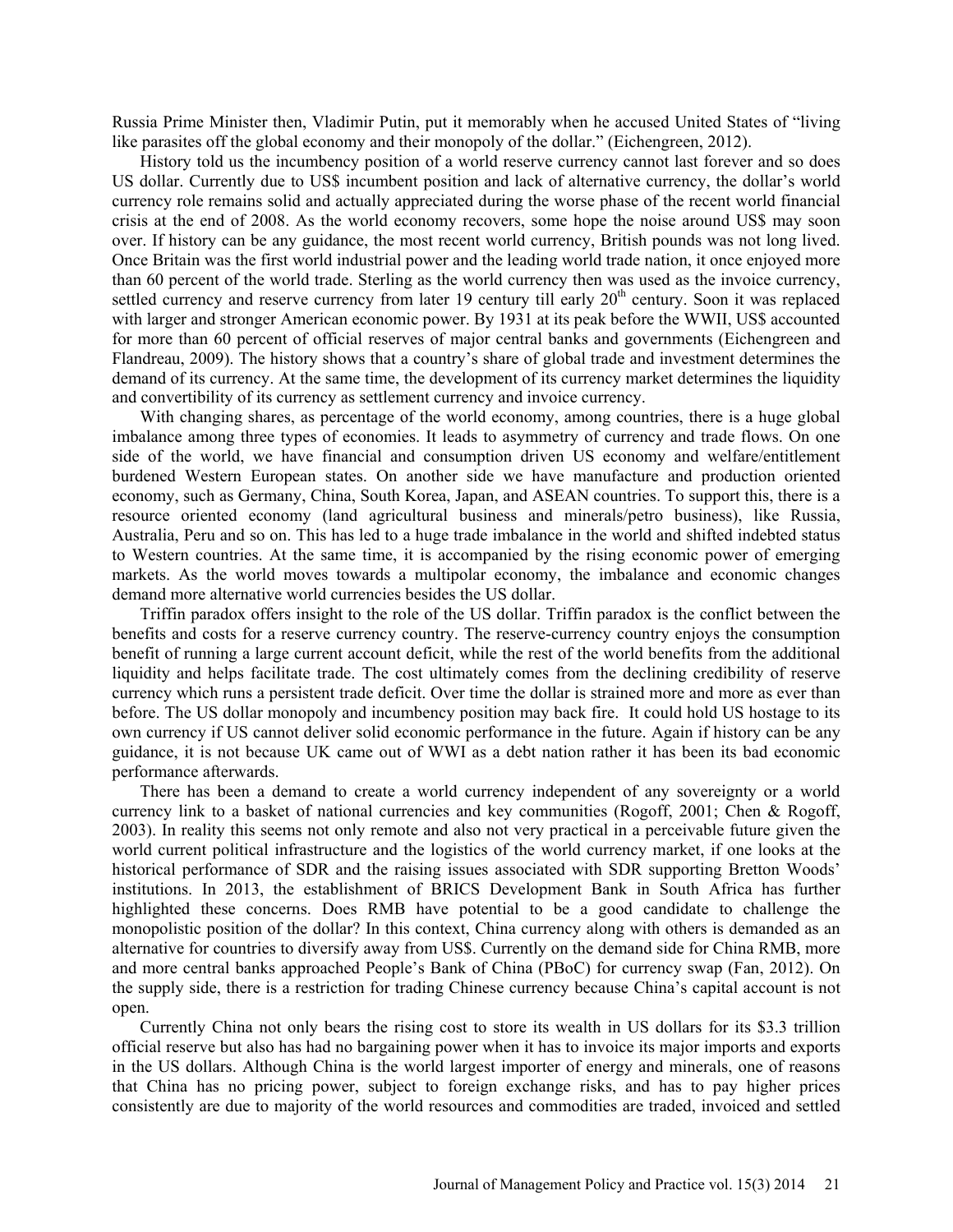in the US dollar. Therefore it matters for China and the world that RMB has to be internationalized from both demand and supply sides.

### **IS CHINA UP FOR RMB INTERNATIONALIZATION CHALLENGE?**

#### **Current Status**

China has not opened its capital account till now. As Japan in the past (Kwan, 2012; Itoh, 2009), China has been reluctant to open its capital account for good reasons. China has avoided world class financial catastrophe twice in 1997 and 2008 partially because it has not liberalized its capital account, has not internationalized RMB, and has kept the global hot money (short term capital flow) at bay. Now China is continuously to benefit from this. As US Fed wires down QE3, it has money to leave emerging markets and cause devaluation of local currencies and capital crunch. This created an opportunity for RMB to fill in the vacuum without suffering the instability of large scale of hot money in and out of China. Although China's capital account is not liberalized, the RMB has found its way outside China especially in the region. Market imperfection can induce "entrepreneurial" activities to circumvent rules. It has become increasingly difficult for the Chinese authorities to maintain capital account controls, as the economy is increasingly open and the offshore RMB market is rapidly developing. Companies have become increasingly creative in exploiting loopholes and gray areas in regulations to get funds and to arbitrage for higher-yield investments outside China. An increasingly transfer pricing activities made iPod priced like gold bars as evidenced by the recent exaggerated monetary value of electronic exports from Shenzhen to Hong Kong when the numbers of container shipment across Hong Kong and Mainland border remain almost constant (Economist, 2013a). "If this phenomenon continues to spread, it will not only distort macro data, but also make cross-border capital flows even more difficult to monitor, and potentially more harmful to macro stability" (Brace, 2013). Given this reality, very recently China adopted a series polices gradually internationalizing RMB.

According to 2013 the Bank for International Settlements (BIS), the RMB is the fastest growing currency in global foreign-exchange turnover. In contrast to 2001, RMB did not even register on the BIS ranking, accounting for less than 0.1% of all such transactions, but in the latest survey, published in September 2013, RMB had accounted for 2.2% of all foreign-exchange transactions (out of 200%, owing to the fact that each transaction involves two currencies). This ranked it as the ninth most commonly used currency. However RMB still lies behind currencies like Mexican peso and Canadian dollar. It has a long way to go before it matches even British pound, with 11.8% of transactions, let alone the US dollar's 87%.

Internationalization of RMB includes globalization and regionalization. At its infancy, recent trend indicates RMB is starting to regionalize (Fan, 2012). Regionalization of RMB is on the way although RMB globalization is yet to happen. Research (Subramanian and Kessler, 2012) shows that RMB's influence, measured by co-movement coefficient, has passed Japanese yen in the region since 2005. Regional RMB bloc seems start to take shape as China is the largest trading partners of its neighbors. 52 percent of China's trade occurred in neighboring Asia. Asia accounts for 78.6 percent of China offshore RMB settlement in 2012 (Jin, 2012). Globally China share of World nominal GDP increased from less than 2% (1978) to 11.5% in 2012 comparing with US 22% in 2012 according to World Bank data. In 2012 the total US exports and imports is \$3.82 trillion, while for China is \$3.87 trillion (Saigal, 2013a) mentioned earlier. Current account surplus and large official reserve of \$3.2 trillion are also strong supports for RMB early stage of regionalization.

An international currency plays some or all three roles (Cohen, 2012): settlement currency (medium of exchange for international trade and investment transactions), invoice currency (as unit of account or anchor currency), and reserve currency (to store values/wealth). Three roles of RMB are analyzed in this context. Pease note by and large RMB has not yet to be an invoice currency in the region.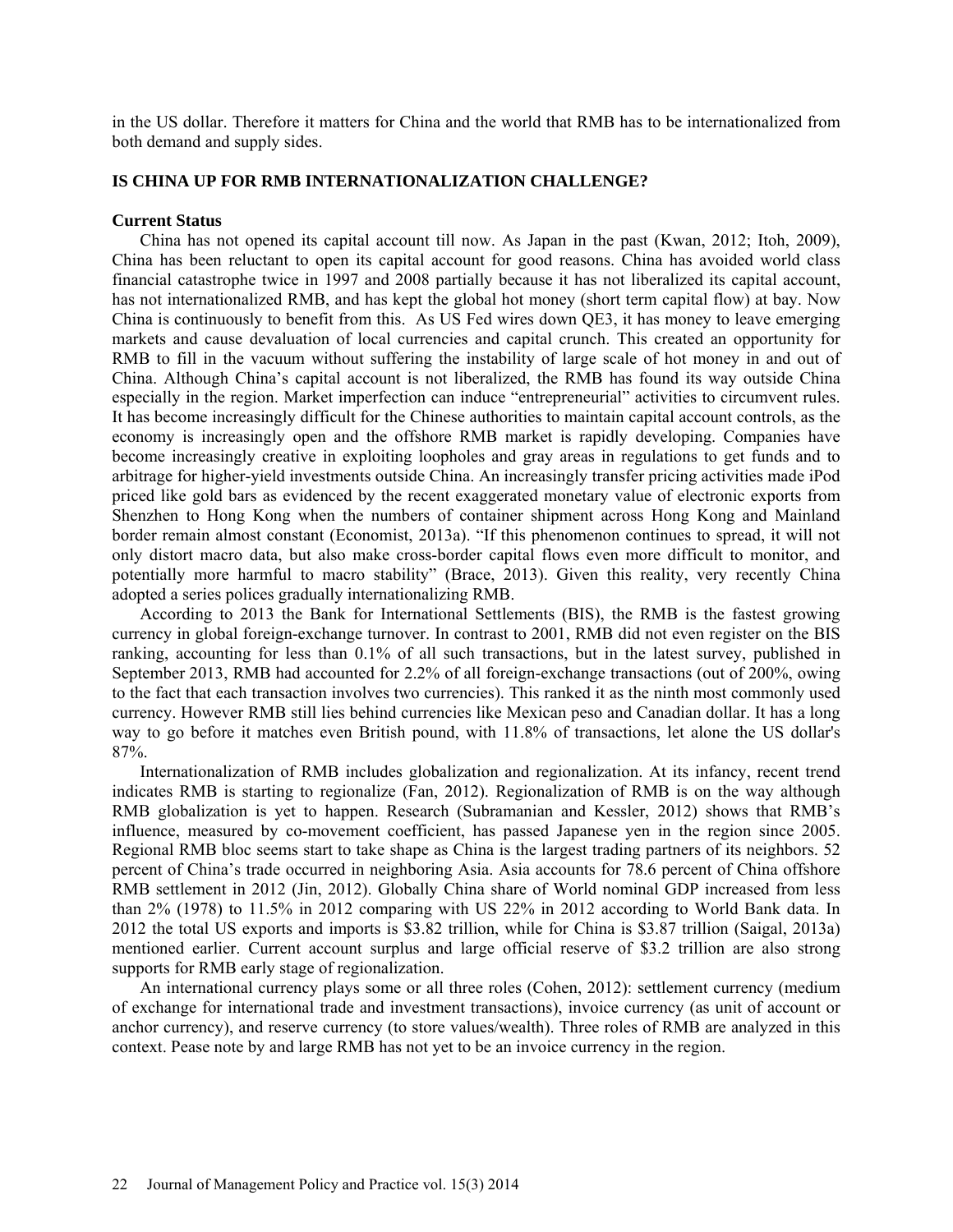#### *RMB Used as a Settlement Currency*

The total cross board trade using RMB settlement has grown from ¥3.6 billion (2009) to ¥2.08 trillion (2011) increased 578 times in two years; and companies who are qualified to settle their cross board trade in RMB also has grown from 365 pilot companies (2009) to 67,724 firms (2010) increased 186 times (Fan, 2012). Firms in 206 countries are accepting payment in RMB for their international transactions (Sina Finance, 2013). 47 countries settled more than 10% of their payments with Hong Kong or China in RMB, with particularly widespread use of the currency in such transactions in South Korea, Taiwan, Singapore, the Philippines, France, the UAE and the UK (Economist, 2013b).

One of the factors driving rise tide in RMB-denominated trade is to lower the cost. "In the past, Chinese suppliers have typically needed to add a premium of 1% to 3% on to their US dollar quotes to hedge against unfavorable exchange rate movement before a trade settles," says Peter McIntyre, head of UK trade, HSBC (Brace, 2013). By transacting in RMB, companies might find their Chinese counterparties are willing to negotiate at the lower prices. A survey of Chinese companies trading internationally carried out by HSBC found 41% were willing to consider offering discounts up to 3% on RMB-denominated settlement. And 9% were willing to give even larger discounts (Brace, 2013). In addition, companies that are willing to transact with their Chinese trading partners in RMB might find they have access to a larger pool of potential China business counterparties, including smaller suppliers who might be unwilling to trade in the US dollar. As such, there is a strong incentive for companies outside of China to transact in RMB, although not all companies are prepared to make the move at this point. Besides many non-US firms, like UK and European firms, also have incentives to use RMB since using US dollar will expose them to additional foreign exchange risk.

#### *RMB Used as Investment Currency*

14 countries already diversed their investment in RMB denominated bonds issued by China. HK offshore RMB center has issued a large scale RBM denominated securities to lay the foundation for internationalization of RMB and to build its credit worth. ¥100 billion were issued in HK between 6/2007-11/2011.World Bank also issued RMB bond for the first time in HK since January 2011. Announced in December 2011, RMB Qualified Foreign Institutional Investors (R-QFII) allow their HK subsidiaries of Chinese fund companies and securities firms to re-invest RMB funds raised in HK back into China. As of the first quarter of 2012, China FDI (inward and outward) settled in RMB is ¥47 billion counted as 25.3% of total FDI, although outward direct investment is ¥2.87 billion or 2.76% of total FDI in the quarter (Jin, 2012).

#### *RMB Used as Reserve Currency*

Thailand, Malaysia, Cambodia, and Nigeria have announced to use RMB as their reserve currency. In April, 2013, the Reserve Bank of Australia announced it intends to invest 5% of its foreign currency reserves of AUD38.2 billion (\$39.2 billion) in Chinese government bonds. The Reserve Bank of New Zealand is in negotiation with China to make its currency directly convertible with RMB. France has announced its interest in implementing a swap line with Beijing as well at time of this paper.

By 2013, China has signed currency swap agreement with central banks of 20 countries/regions. Per Sina Finance (2013) report, to promote international financial cooperation, gain financial security, and to reduce foreign exchange rate risks, China has signed bilateral currency swap agreements with 20 countries and regions in the amount of ¥2.2 trillion. In Asia-Pacific region, it includes South Korea, Hong Kong of China, Malaysia, Indonesia, Mongolia, Singapore, New Zealand, Uzbekistan, Kazakhstan, Thailand, Pakistan, United Arab Emirates, Australia; In Europe, it includes Belarus, Turkey, Iceland, Ukraine, United Kingdom; In Americas region, it includes Argentina and Brazil. For instance, China signed three year currency swap agreement with UK in the amount of ¥200 billion vs. £20 billion in June 2013 and with Brazil in the amount of ¥190 billion vs. reals 60 billion in March 2013.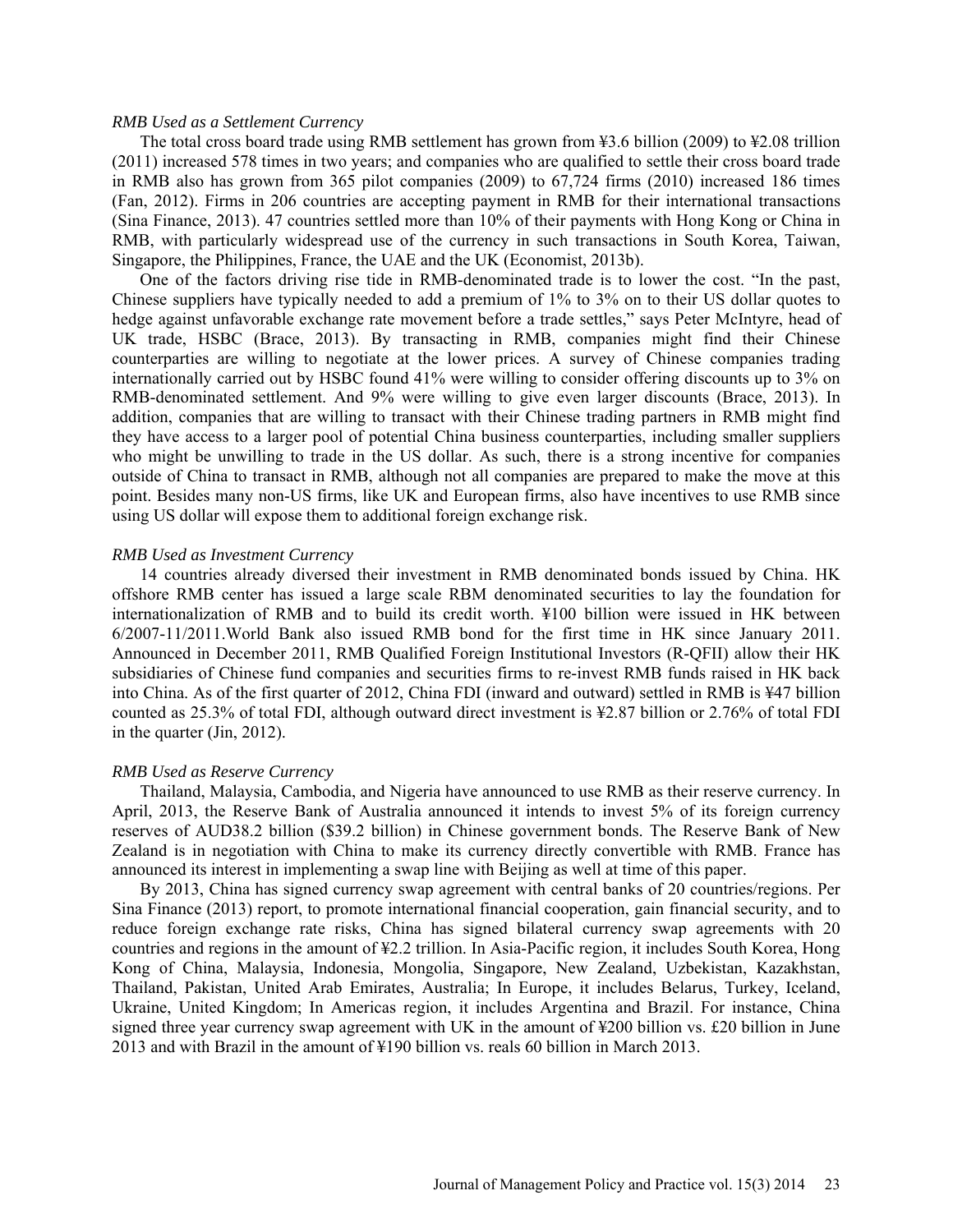#### *Offshore RMB Markets Also Start to Emerge*

HSBC has projected that RMB will be the third most-widely traded currency in the world as early as 2015, on par with the euro and the dollar. In 2013, RMB accounts for 12% of global trade but it has also been projected by HSBC that the currency will account for a third of all global trade in 2015 (Saigal, 2013a). As said earlier firms in 206 countries have accepting RMB payment. RMB offshore deposits also grow fast as a result, there are ¥700 billion in Hong Kong and ¥140 billion in Singapore by 2013, and in London it is ¥109 billion by January 2012. The total RMB offshore pool is estimated around ¥1.2 trillion where Hong Kong is the largest with ¥900 billion (Xinhua News Agency, 2013). At the beginning of 2013, Taiwan became the latest offshore clearing house for RMB. Singapore & London are also market for RMB deposits and spot market trading. The negotiation to be offshore clearing house for RMB in these two countries is also under the process at the time of this paper (Saigal, 2013a). Tokyo also trades RMB none delivery forward contracts (NDF) and yuan-yen direct exchange trading. Chicago CME also offers RMB NDF. In 2013, RMB deposits in France are the second-largest in Europe after the UK. Along with the offshore market development, the pace of RBM appreciation is accelerating. It hits 19-year highs against the dollar nearly every day. Since 2005, RMB has appreciated more than 30 percent against U.S. dollar.

#### *Free "Financial" Trade Zone*

In 2013, China established Shanghai Free-Trade Zone. At heart of this experimentation for the Zone is financial sector liberalization. This will be a testing window for internationalization RMB inside China territory and learning opportunity of setting up across boarder financial regulatory mechanism. It will allow trials and errors of market guided interest rate; allow firms to convert money more freely from yuan to foreign currencies, and move money overseas freely. Foreign firms inside the Zone will allow their foreign-exchange operations and may give them a bigger share of the domestic bond market. Domestic firms inside the Zone will have free access to global financial market as well.

#### **What Are Major Challenges for China?**

In the context of the above positive development for RMB internationalization, there are many challenges because of its underdeveloped financial market, current global macroeconomic environment, and domestic economic development policy transition. These are analyzed in details below.

#### *Unstable Global Macroeconomic Environment & Domestic Policy Transition*

Globally uncertainty surrounding the unconventional US monetary policy of government security buying back program (QE1, 2, 3..), plus Euro-zone debt crisis, and Japan Abe's economic policy to boost country's debt to 240% its GDP in fighting decades of deflation. All these add uncertain liquidity to the global currency market and put pressure on emerging market currencies in general and China currency in specific. Although there has been a slowdown for US Fed T-bond buying program, the loose monetary policy activities of US Fed, ECB and Bank of Japan are yet to be settled. All these translate into additional uncertainties for the world monetary system.

On domestic front, China economic policy is in transition and leads to the slower growth in China market. Unusual higher growth in its financial sector relative to its real economy has raised concerns, according to China Bank Regulation Committee, China banking sector grows 39.3% while its industrial sector grows 25.4%, and its ROE has been higher than the most profitable state-owned tobacco and petro sectors (Zhang, 2012). After 2013 new leadership change, China is shifting from a high GDP growth economic development path towards more sustainable growth. China aims to shift its economic growth activities towards real economy other than paper returns from its financial and real estate sectors. It also plans to shift from export led growth to domestic consumption driven growth, and restructures the economic activities from high carbon manufacturing to low carbon productions. It will promote and support activities in sectors like service, IT, recycling or regenerating environmental friendly value added economic sectors. Facing challenges of economic/environmental unsustainability, increasing social inequality, and political corruption, policy makers always have stability in mind as precondition to go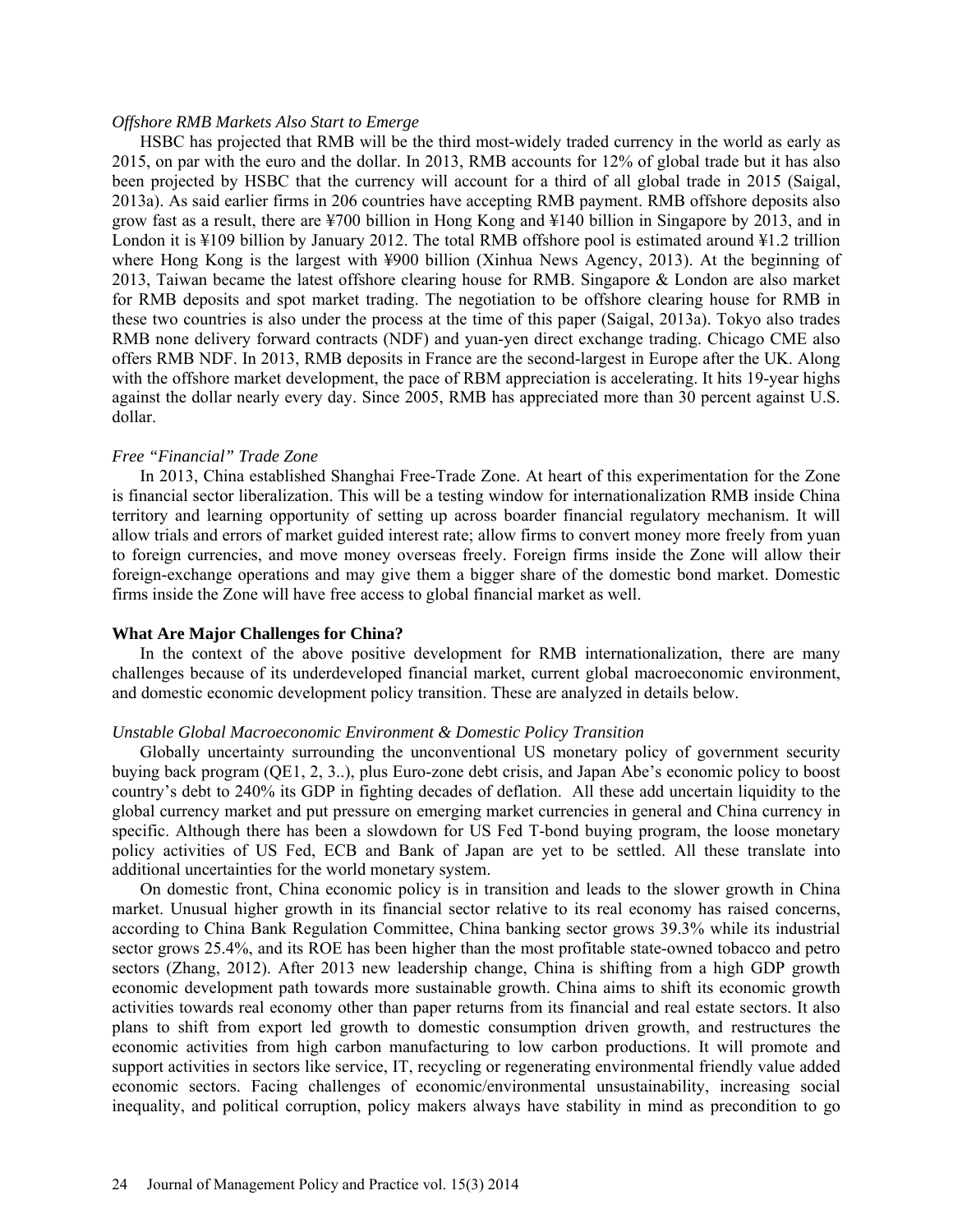through these transitions. To this end, RMB internationalization has to be coordinated with the domestic economic, social, political, and environment policy priorities, especially for transition and upgrading for China large size of labor intensive export oriented sector.

## *The Underdeveloped Financial Market Inside and Outside China Hinters RMB Denominated Securitization*

RMB is not a free exchange currency internationally, although recently policy measures and regulations are gradually introduced to internationalize RMB. Premature of China's domestic securities markets has yet to support RMB internationalization. China's debt and equity market are very small in comparing with that of the US. For its debt market in 2011, \$3.3 trillion outstanding stock of debt securities issued domestically is very small in size, in contrast with \$26.3 trillion of the U.S debt market. In addition, bond liquidity remains very low in China since most debt securities are held until maturity and never traded. For the equity market the capitalization of the Shanghai and Shenzhen stock exchanges is about 80 percent lower than the combined market capitalization of the New York Stock Exchange and NASDAQ Market. For the forward market, the RMB related foreign exchange derivative contracts is only 3% of the world total (Jin, 2012).

#### *Institutional & Policy Impediments*

China bank loans are still dictated or heavily influenced by administrative policy orders other than by economic efficiency, although in July, 2013 Chinese government has taken the initial step to liberalize its interest rate. State-owned enterprises usually have easier access to credit and more favorable loan terms than private enterprises in receiving loans from state-owned banks. The "big four" state-owned banks dominate the Chinese banking industry, and their too-big-to-fail status and explicit government support undermine market discipline. As of 2012, only 12% loans go to private SMEs (Zhang, 2012). During the world financial crisis, Chinese government stimulated its economy with a 4-trillion-yuan package, or about \$585 billion, an intervention far more aggressive than that chosen by any other major economy, especially relative to China's GDP. Because of this usual liquidity in the economy and higher returns from financial activities, a majority of China leading manufacturing firms across industrial sectors are all involved in real estate investment and/or land deals. The extra liquidity has been diverted from real economy and gone to financial and housing sectors instead. Although inflationary pressures have eased following the PBOC's tightening monetary policy in the last two years, asset bubbles in the real estate market and mounting local government debt remain serious threats to China's financial outlook.

Large domestic shadow banking system is yet to be addressed as well. 4-trillion-yuan fiscal stimulus has led an explosion in off-balance-sheet lending by banks and private loans by nonbank entities. This shadow-banking lending activity accounted for an estimated 20 percent of China's total loans in 2011. With the cooling of the real estate market and with slower economic growth likely in the near term, a large share of these loans could turn bad. Because these loans took place outside the view of regulators, the effect of a sudden disruption in repayment is still difficult to predict.

#### *Weak Financial Market Regulatory Infrastructure*

Weak financial market regulatory infrastructure is way behind that of US and UK. It is under equipped to handle across board financial flows at the moment. In retrospect, China needs to take gradual steps to improve domestically financial market reform for efficiency, risk management, and internationalization. Note a recent change in policy shift may introduce more challenges. July of 2013 policy on liberalization of interest rate on bank loans is yet to be realized and carefully managed. It is better to be slow than fast and it is better to do it right than yield to global market pressures.

## *Geographic Location and Territory Conflict Can Make RMB as an Unsafe Haven, and Economic Power along May Not Be Enough for RMB Internationalization*

Unlike British sterling in 19th century and US dollar in 21st century, they are supported by stable political system and strong military power while China only by its rising economic strength. Can this be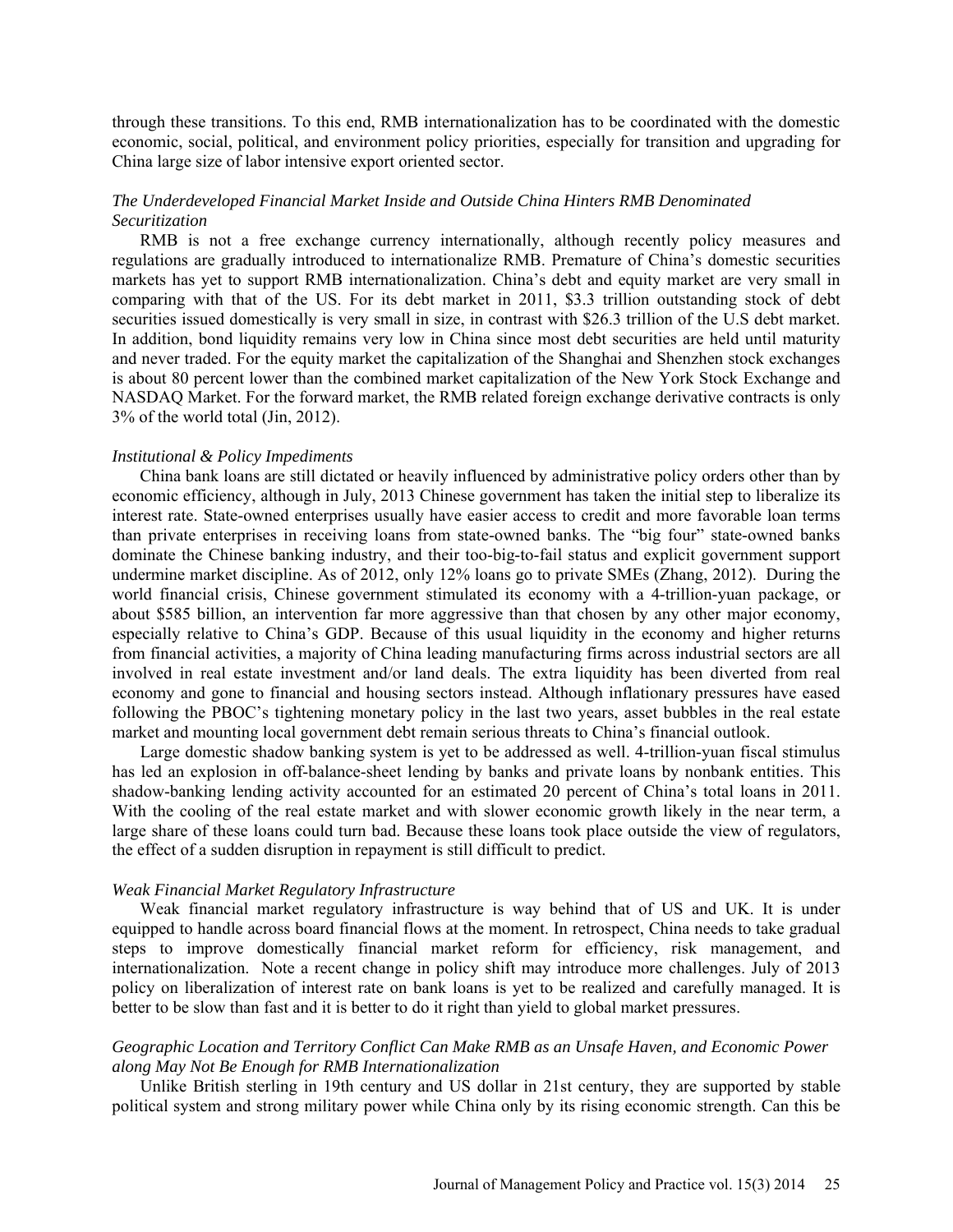possible and sustainable? For instance American can apply its military power if OPEC members do not conduct its oil trade in US dollars. Further China and Japan, China and South Asian territory conflicts could add unusual demand for US dollars and could make RMB as a safe haven impossible.

Time seems pushing RMB internationalization process at the faster speed although China is not ready. All above mentioned challenges will need time to work out before RMB can gain international currency status. In recent years, the net balance of capital and financial accounts has outpaced that of current account transactions, and has become the main source of China's reserves accumulation. This has not only put strong upward pressure on the RMB, but has also run a danger to create potential asset bubbles, particularly in the housing sector.

## **WHAT ARE THE ULTIMATE COST AND BENEFIT OF RMB INTERNATIONALIZATION FOR CHINA AND ITS FIRMS?**

What are ultimate pros and cons for RMB internationalization in light of above challenges?

#### **Liquidity Premium**

RMB internationalization creates liquidity premium. Liquidity premium reduces China overall cost of borrowing. Due to an international increase in RMB demand, China can sell bonds at higher price (low yield) and buy bonds at lower price (higher yield). As more countries using RMB, it leads to a network effects in favor of China term of trade as trading partners pay and sell in RMB increase. It also enhances productivity and competitiveness for China companies years down the road. China manufacture firms can use its own currency abroad to reduce foreign exchange risk and lower cost of international trade. It enables Chinese firms to acquire overseas assets and advanced technologies. It facilitates firms industrial upgrading by allowing low value- added  $\&$  labor intensive industries to relocate production to lower-cost countries (Saigal, 2013b). For Chinese financial intermediaries, RMB internationalization increases its volume and allows financial intermediaries increase profits from trading commissions, payment and investment services. Increase international demand for RMB leads its appreciation and increases purchase power for Chinese people travel abroad, increases China import, and reduces domestic inflation.

#### **Effects on China Economic Development**

For trade account, the increase demand for RMB leads to appreciation of RMB and reduces competitiveness of Chinese firms. Since 50-60 percent of Chinese economy still relies on export and many of exporters are small firms, the impacts on China's low cost and labor intensive manufacture sectors are negative. Although China is changing its development model from "made in China" to "Create in China" and moving up to value chain, China still needs labor intensive sectors for a long time to absorb labors in the west region and rural area, and for a stable urbanization process to take place.

For the capital account, due to unfold Euro sovereignty debt problem, decrease US dollar credibility, and unsustainable growing US debt level as more than 100 percent of its GDP, it will not only puts upward pressure on RBM but also increase market volatility. Hot money would come to China for diversification and profit rather than real economic development. This can cause bubble and burst. Impatient capital flow is harmful for China development. Undeveloped China financial capital market can amplify the problem. for the impact on official reserve, as dependence on RMB increases as an international currency, it not only helps to increase China political power and importantly to reduce its dependence on the US dollar especially for its official reserve. It lowers cost for China to store its wealth (\$3 trillion reserve) in US dollars and to diverse its risk away from US dollars.

#### **Triffin Dilemma**

RMB role as a major world currency may require China to run a trade deficit if its capital account cannot meets RMB demand from foreign markets via capital account adjustment that is short selling and long investing.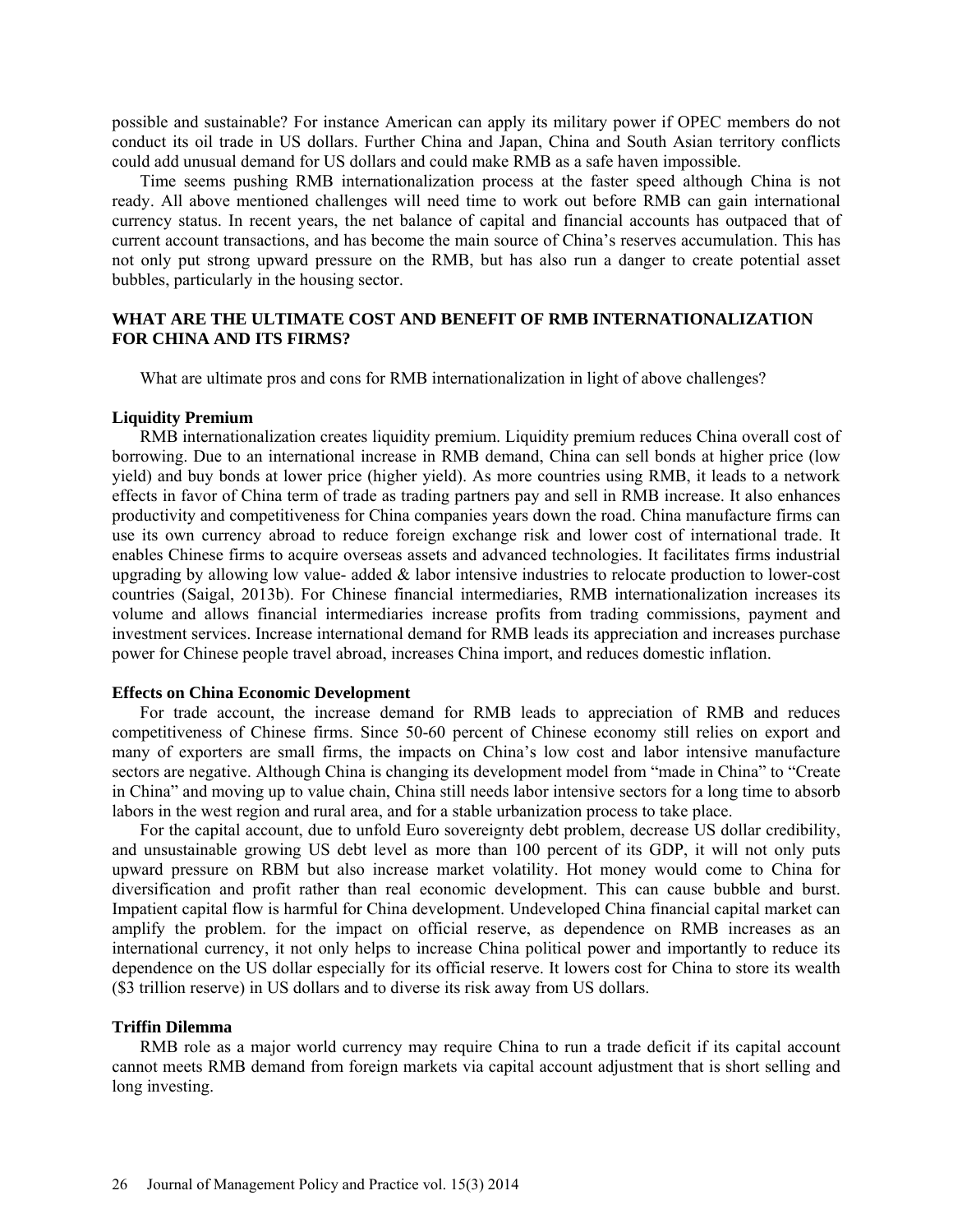#### **China Domestic Policy Independence**

RMB internationalization will reduce China domestic policy autonomy and increase the challenge and reduce the control on monetary policy as increasingly RMB will be banked outside the country. It would be difficult to interfere and stabilize monetary aggregates and interest rates.

#### **It Helps to Increase China Political Power**

When global dependence on RMB increases, it enhances China political power in the global affairs. Yet China geopolitics and regional conflicts can water down China status as a "safe haven" which adds volatility to RMB. An elite currency needs to be backed by political stability and strong military force to ensure peace and stability for a big country like China.

## **WHAT ARE THE IMPLICATIONS OF RMB INTERNATIONALIZATION FOR WORLD MONETARY SYSTEM IN GENERAL AND THE US DOLLAR MONOPOLY IN SPECIFIC?**

RMB internationalization helps to diverse foreign exchange risks in the global monetary system, to increase liquidity in the market, and to reduce transaction cost of only using one currency. It also allows countries to diverse away from US\$ as settlement currency, invoice currency, and reserve currency. Adding RMB into the system will reduce the cost of capital and increase capital accumulation. Politically it democratizes the world monetary system and disciplines the western central banks and forces them to reduce deficits. It helps to improve international financial system stability and sustainability.

It reduces the US dollar role as the lender of the last resort and its ability by exchange real goods with costless notes. It would be especially true when a sovereignty independence world currency is too remote to accomplish and IMF/SDR is too weak to do anything at the moment. RMB acts as an additional hedge (diversification possibility) for global investors and to share power and responsibility. The current global monetary system gives US dollar unfair exorbitant advantages. It is not good for the world and not good for the US as well. The increasing role of RMB along with other emerging market currencies as alternatives in the global monetary system and declining role of US dollar may be inevitable in the long run. Yet how to get there and how long it takes to get there are still open questions. This will affect global monetary system and international business for years to come.

### **CONCLUSION**

For the determinants of international currencies, IMF researchers (Maziad, Farahmand, Wang, Segal and Ahmed, 2011) believe key determinants of currency internationalization are economic size, macroeconomic stability, deeper financial markets and macroeconomic and structural policies support. Based on historical perspective of US dollar (1913-1945), Deutsche mark (1973-1990), and Japanese yen (1948-1991), Harvard University scholar (Frankel, 2012) argued there are three determinants of international currency status, namely economic size, confidence in the currency, and depth of financial market. Based on econometrics analysis of recent central banks' official reserve (1967-2004), international trade settlement (1999-2005), and international debt securities (1993-2006), Chinese scholars from Tsinghua University (Li and Yi, 2010) identified there are five preconditions for an international currency: large share of a country's GDP to the world GDP, large scale of domestic financial market, large official reserve, continue appreciation of the currency for certain period of time, and convertibility of the currency. Specific for a reserve currency role, based on the history of British sterling and US dollar (Richards, 2011), two additional conditions seems required in addition to Li and Yi (2010) study – a stable political system of the country and military power in capable to intervene in the time of the regional and world crisis. Based on these seven conditions, so far RMB can only meet three out of seven, namely scale of the country economy, large official reserve, and continue RMB appreciation in the past eight years or so. Hence RMB has long way to go to be an international currency. The same case can be said for Euro. Till then, US dollar will be a world dominant currency in the world monetary system.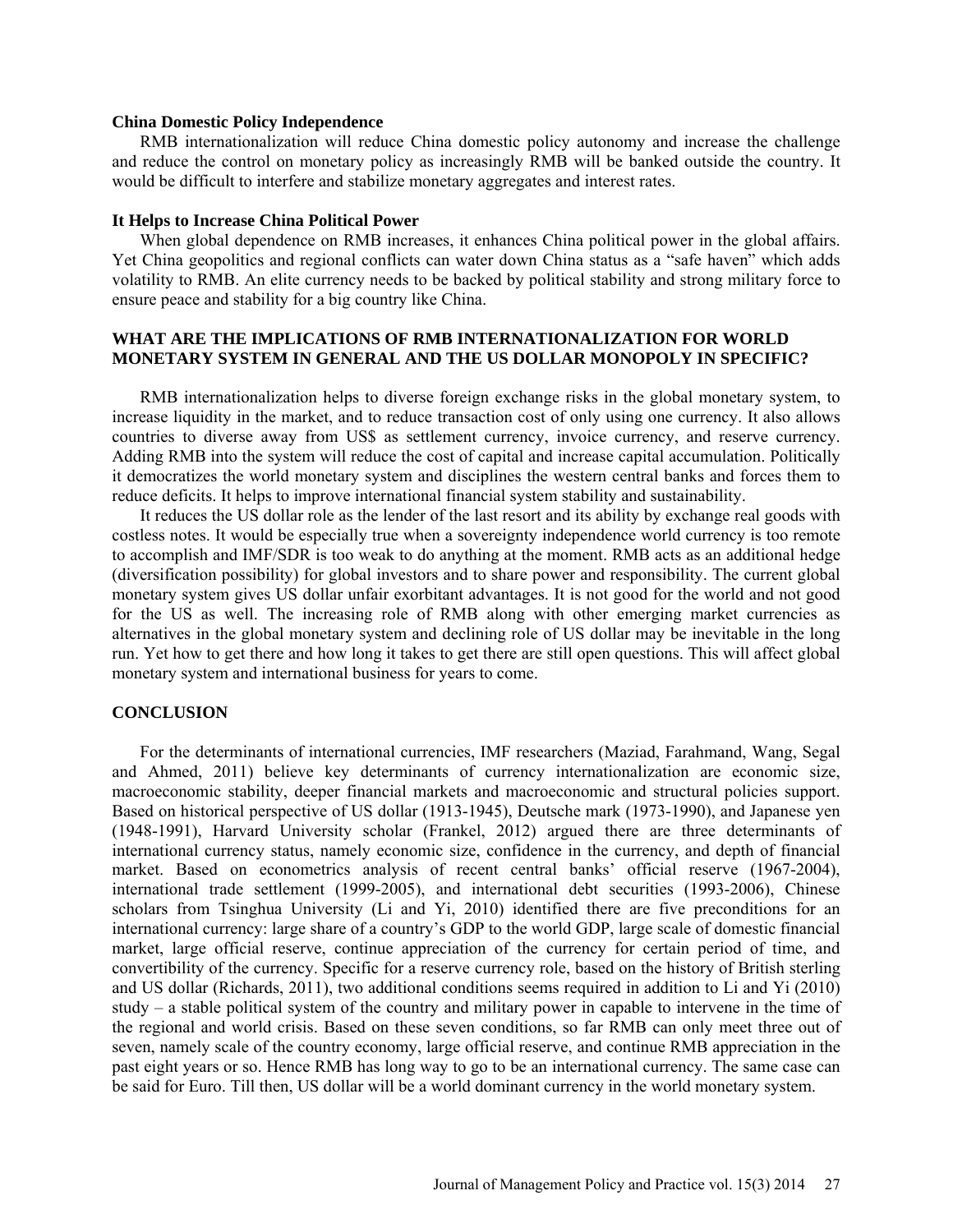In a near future for the monopoly position of the US dollar, it will keep its world reserve currency position. As potential rivals for the US dollar, RMB currently is still under too many state restrictions. Further it may not be good for China and the world to internationalize RMB too fast; while euro on the other hand is a currency without a state backing as its weakness in the opposite side of RMB. What really challenges the US dollar, the same as in the past facing British pound, is the US itself. It is its own unsustainable debt and weak economy. With emerging of several strong players in the world market, the multiple currency system seems emerging. It may evolve into two tiers of international currencies system, namely the first tier of US\$, Euro, and RMB and second tier of pound, Japanese yen, Swiss Franc, and so on. In a multipolar economy, we will be safer in a multicurrency world in the future though we may take a bumping road to get there.

### **REFERENCE**

- Brace, Rebecca. (2013). Renminbi takes off as trading currency. *Euromoney*, May 16
- [http://www.euromoney.com/Article/3206589/Renminbi-takes-off-as-trading](http://www.euromoney.com/Article/3206589/Renminbi-takes-off-as-trading-currency.html?single=true©rightInfo=true)[currency.html?single=true&copyrightInfo=true](http://www.euromoney.com/Article/3206589/Renminbi-takes-off-as-trading-currency.html?single=true©rightInfo=true)
- Kwan, C.H. (2012). Japan's Experience with Promoting the Yen as an International Currency: Lessons for China, Presentation, Nomura Institute of Capital Markets Research
- Chen, Y.C. and K. Rogoff. (2003). "Commodity currencies." *Journal of International Economics* 60.1, 133-160.
- Cohen, B.J. (2012). The Benefits and Costs of an International Currency: Getting the Calculus Right." *Open Economies Review* 23.1: 13-31.
- *Economist.* (2013a). GlaxoSmithKline in China: Bitter Pill". July 20-26<sup>th</sup>, 56-57.
- *Economist. (*2013b). Towards a redback world", September 24th 2013.
- Eichengreen, B. (2012). *Exorbitant Privilege: The Rise and Fall of the Dollar and the Future of the International Monetary System*. New York: Oxford University Press
- Eichengreen, B. and M. Flandreau. (2009). The rise and the fall the dollar (or when did the dollar replace Sterling as the leading international currency?)". *European Review of Economic History*, 13, 377- 411.
- Fan, Z.J. (2012). RMB Internationalization Strategy and Adjustment: Regionalization and Progress. Presentation at June, 2012 Advance Financial Forum in Jinan University, Guangzhou, China.
- Frankel, J. (2012). Internationalization of the RMB and Historical Precedents, *Journal of Economic Integration*, Vol. 27, No. 3, pp. 329-365
- Itoh, M. (2009). The Integration Process in East Asia: Japan's Experience and Policy Agenda. *Fostering Monetary & Financial Cooperation in East Asia, Singapore: World ScientificPublishing.*
- Jin, Z.X. (2012). The Use of RMB in International Transactions: Background, Development and Prospect. Sept. 27, Presentation at Sasana Kijiang, Kuala Lumpur, Bank Negara Malaysia.
- Li, D.K. and X.Z.Yi. (2010). Research on New International Monetary System and Post Financial Crisis. *Finance Research*. No.2. 2010, Issue 356, 31-43.
- Maziad S, P. Farahmand, S. Wang, S. Segal, and F. Ahmed. (2011). Internationalization of Emerging Market Currencies: A Balance between Risks and Rewards, *IMF Staff Discussion Note*, SDN/11/17, Oct. 19, 2011
- Rogoff, K. (2001). "Why not a global currency?." *The American Economic Review* 91.2, 243-247.
- Rickards, J. (2011). *Currency Wars: The Making of The Next Global Crisis*. Portiflio/Penguin, New York: New York
- Saigal, K. (2013a). US falls behind the curve as China pushes forth with internationalization of the RMB. *Euromoney*, June 3, [http://www.euromoney.com/Article/3213884/US-falls-behind-the-curve-as-](http://www.euromoney.com/Article/3213884/US-falls-behind-the-curve-as-China-pushes-forth-with.html)[China-pushes-forth-with.html,](http://www.euromoney.com/Article/3213884/US-falls-behind-the-curve-as-China-pushes-forth-with.html)
- Saigal, K. (2013b). Fully convertible RMB: the final frontier. *Euromoney*, May 24, [http://www.euromoney.com/Article/3210698/Fully-convertible-RMB-the-final](http://www.euromoney.com/Article/3210698/Fully-convertible-RMB-the-final%20frontier.html?copyrightInfo=true)  [frontier.html?copyrightInfo=true](http://www.euromoney.com/Article/3210698/Fully-convertible-RMB-the-final%20frontier.html?copyrightInfo=true)